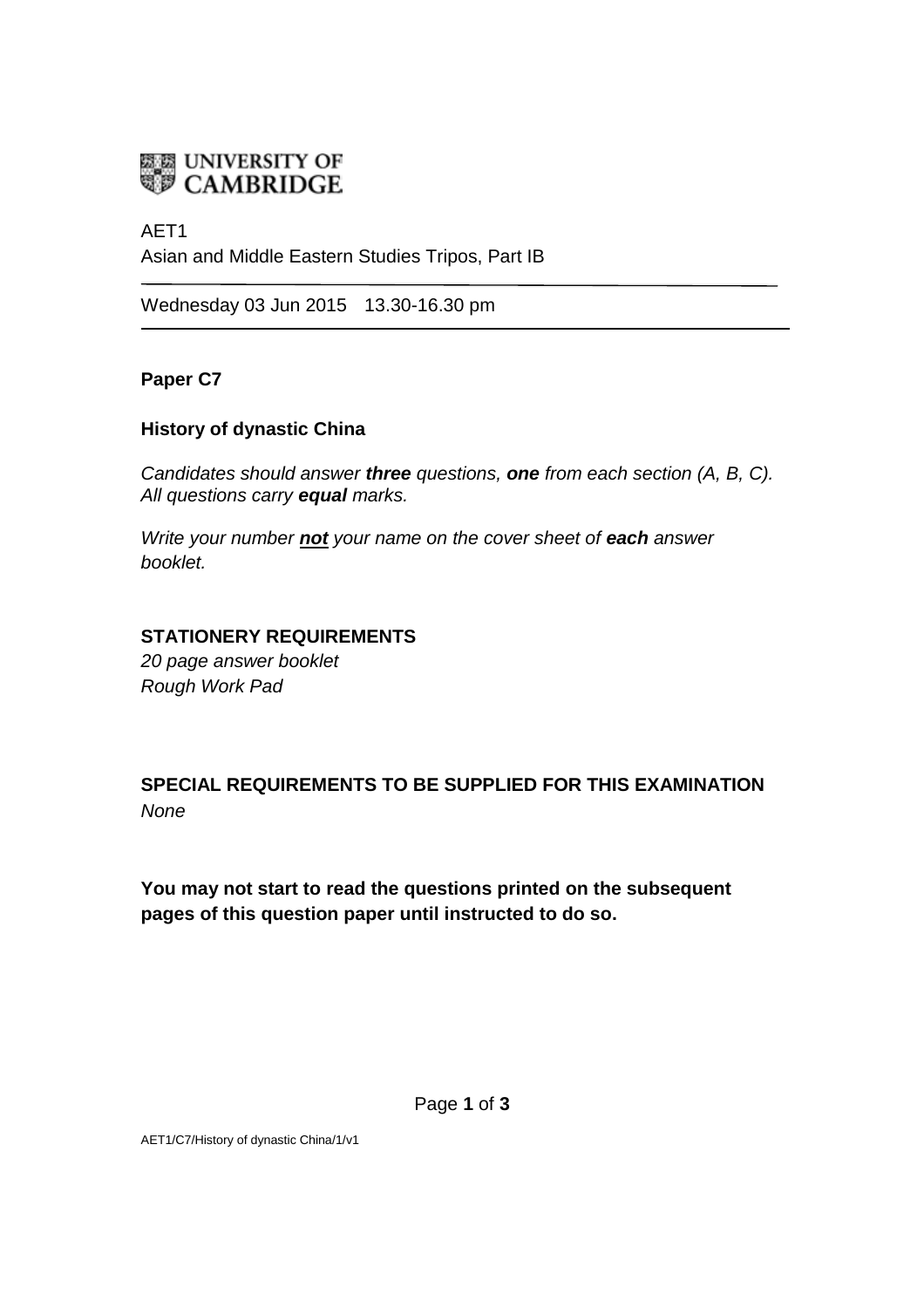## **A. Early China**

1. What do Chinese descriptions of non-Chinese tribes tell us about China itself?

2. What were the existing models for women in early China and in what contexts were these propagated?

3. How and to what extent was Qin and Han society literate?

4. In what sense did Han cosmology reflect Han societal and political realities?

5. What were the political and moral implications of calligraphy?

## **B. Medieval China**

1. How did Tang foreign relations change in the course of the dynasty?

2. Discuss the motivation behind the establishment of the examination system in Tang China.

3. How and why did the image of *hu* foreigners change over the course of the Tang dynasty?

4. What role did classical texts and classical scholarship play in the bureaucratic system of the Tang?

5. What can the Dunhuang manuscripts tell us about the economic history of Dunhuang and medieval China in general?

## **C. Late Imperial China**

1. Why is the spread of printing in China more often described as an "evolution", rather than a "revolution"?

2. For the 16<sup>th</sup>-17<sup>th</sup> centuries, can we talk about a "maritime China" as a world-system in its own right, autonomous from the continent-based imperial state?

3. Which roles were women assigned to in the Neo-Confucian family order, and how was this moral ideal sanctioned by legal texts?